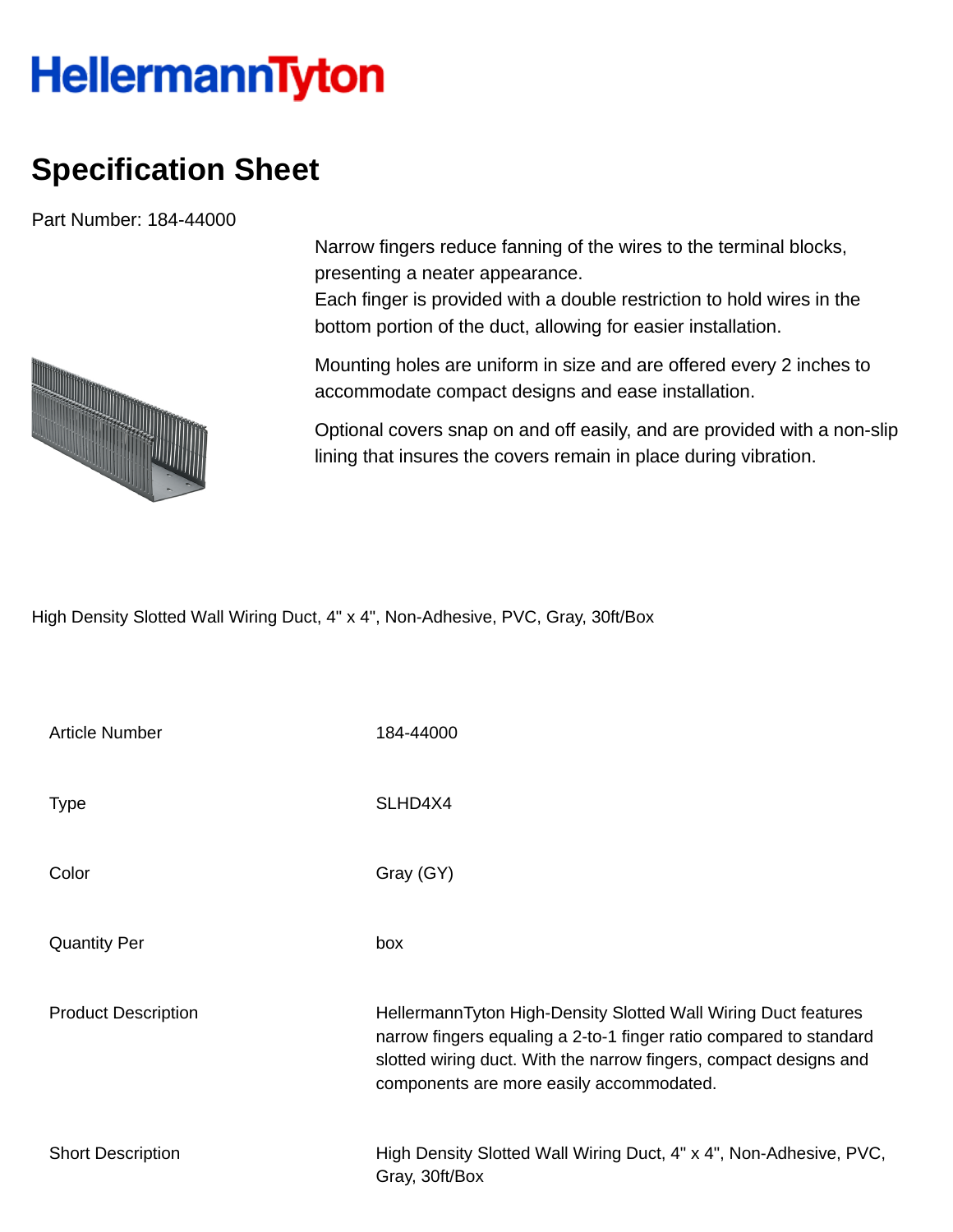| Length L (Imperial)                     | 6.0   |
|-----------------------------------------|-------|
| Length L (Metric)                       | 1.83  |
| Width W (Imperial)                      | 4.0   |
| Width W (Metric)                        | 101.6 |
| Height H (Imperial)                     | 4.07  |
| Height H (Metric)                       | 103.4 |
| <b>Mounting Hole Centers (Imperial)</b> | 2.0   |
|                                         |       |

| Material                     | Polyvinylchloride (PVC) |
|------------------------------|-------------------------|
| <b>Material Shortcut</b>     | <b>PVC</b>              |
| Flammability                 | Self-extinguishing      |
| <b>Halogen Free</b>          | No                      |
| <b>Operating Temperature</b> | +122°F (+50°C)          |
| Reach Compliant (Article 33) | No                      |